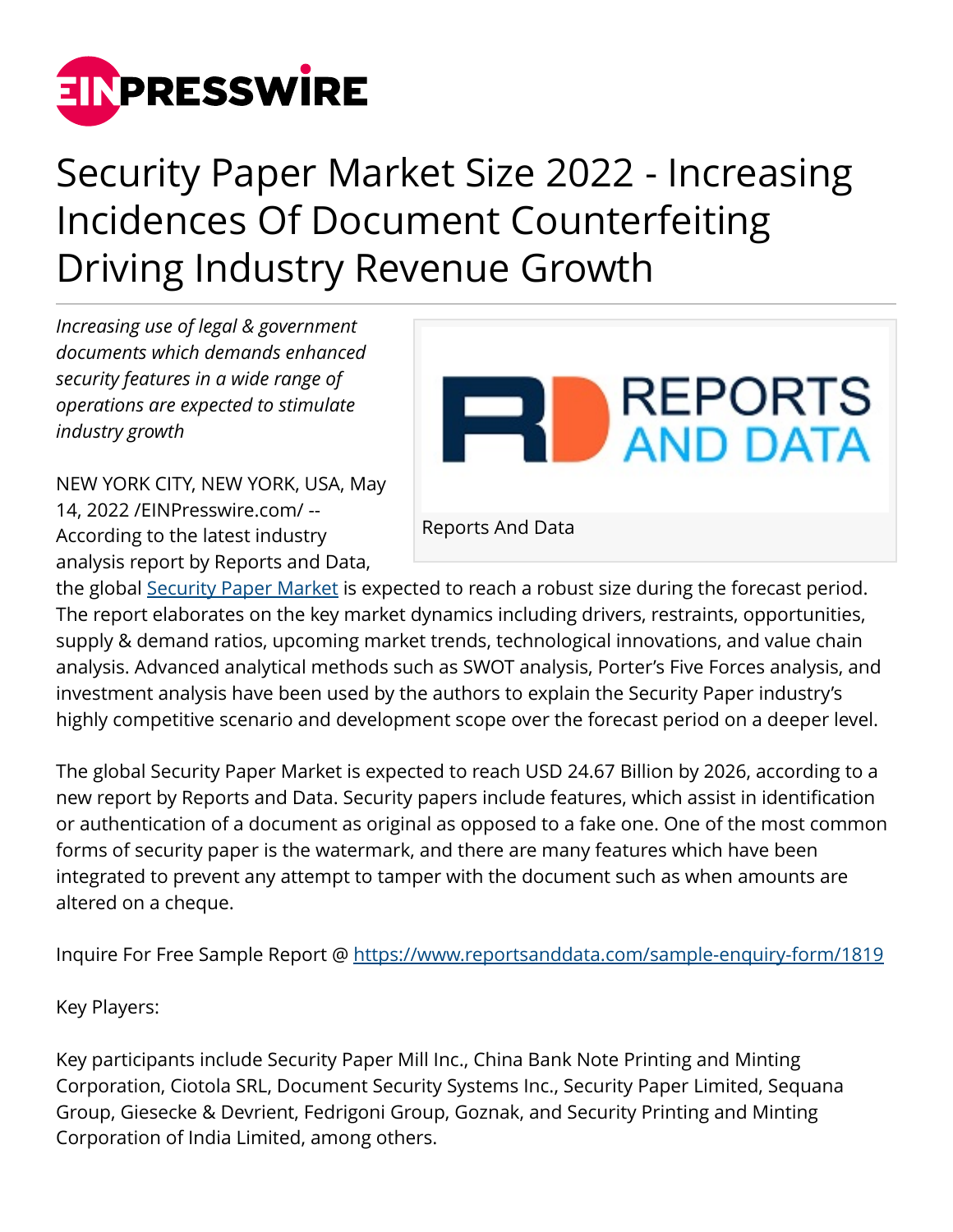Revenue growth of the global packaging industry is primarily attributed to rise in global population, increasing demand for consumer goods worldwide, and increasing adoption of ecofriendly and sustainable packaging solutions across various industry verticals including food & beverage, pharmaceutical, retail & e-commerce, and electronics industries. Increasing imports & exports of goods worldwide, rapid development of the transportation & logistics infrastructure, technological advances in cold chain logistics solutions, and development of advanced and environmentally sustainable raw materials for packaging to reduce carbon footprint are other major factors contributing to the global packaging industry revenue growth.

Further Key Findings From The Report Suggest:

• By type, the hybrid paper segment contributed to the largest market share in 2018 and is expected to have a CAGR of 6.0% in the forecast period. The market dominance of hybrid paper is owing to its increasing deployment in applications, including banknotes, passports, and legal documents, among others. Hybrid papers glow in ultra-violet light and comprise special chemical components, which prevent chemical and mechanical forgery.

• By application, banknotes contributed to the largest market share in 2018 and are likely to witness a growth rate of 6.2% in the forecast period, due to growing cases of counterfeit notes coupled with increasing government initiatives to curb the issue and prevent fake notes from being circulated.

• The market in the Asia Pacific region dominated the market in 2018 and is expected to grow at a rate of 6.7% in the forecast period. The market dominance of the Asia Pacific region may be attributed to the presence of huge population and increased spending on legal services in the region.

Request For Customized Report @ [https://www.reportsanddata.com/request-customization](https://www.reportsanddata.com/request-customization-form/1819)[form/1819](https://www.reportsanddata.com/request-customization-form/1819)

In this report, the global packaging industry is segmented on the basis of product type, application, technology, and region. The authors have also implemented many primary and secondary research methodologies to derive vital data & information about the key regional markets of the global packaging industry including North America, Europe, Asia Pacific, Latin America, and the Middle East & Africa. The report offers key insights into the factors positively influencing the revenue growth of each regional market and provides information about the most lucrative investment opportunities for all stakeholders, investors, and clients in these markets. Furthermore, the report elucidates the intensely competitive scenario of the Security Paper industry and highlights the key strategic developments taking place in the industry, such as mergers & acquisitions, joint ventures, corporate deals, and partnerships & collaborations.

Regional Outlook (Volume, Kilo Tons; 2016-2026 and Revenue, USD Million; 2016-2026)

## • North America

## • Europe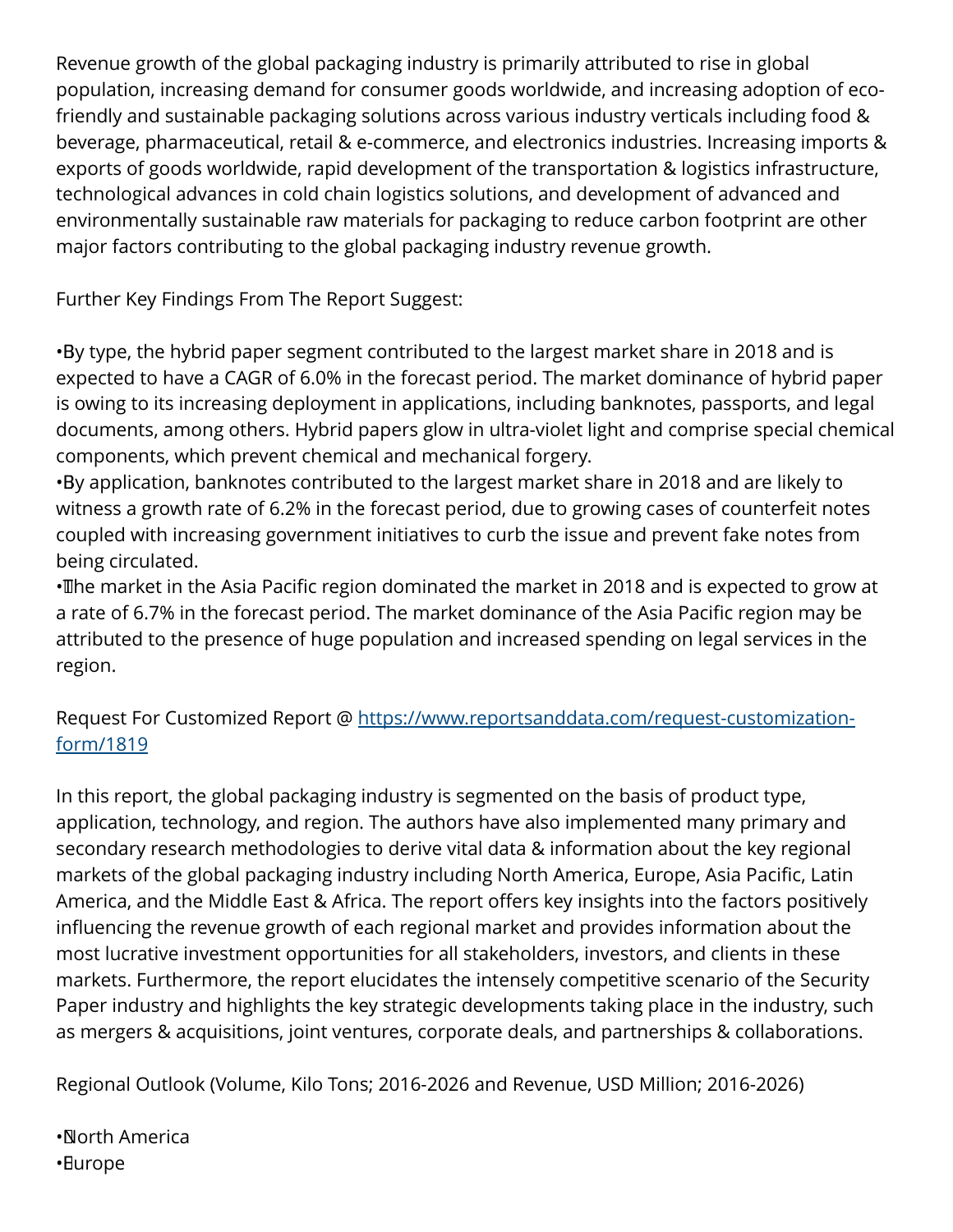• Asia Pacific • Latin America • MEA

Purchase Premium Report @ <https://www.reportsanddata.com/report-pricing/1819>

Market Segmentation:

For the purpose of this report, Reports and Data have segmented the global security market on the basis of type, security feature, application, and region:

Type Outlook (Volume, Kilo Tons; 2016-2026 and Revenue, USD Million; 2016-2026)

- • Watermark
- • Hologram
- • Hybrid Paper
- •**Threads**
- • Others

Security Feature Outlook (Volume, Kilo Tons; 2016-2026 and Revenue, USD Million; 2016-2026) • Overt

• Covert

Application Outlook (Volume, Kilo Tons; 2016-2026 and Revenue, USD Million; 2016-2026) • Banknotes

- • Passports
- • Identity Cards
- • Legal & Government
- • Others

Access Report Details @<https://www.reportsanddata.com/report-detail/security-paper-market>

Identifying The Basic Business Drivers, Challenges, And Tactics Adopted:

• The report provides intrinsic details and fluctuating aspects that influence the commercial dynamics of the Security Paper market along with integral factors of the rise in the demand for the product have been mapped across vital geographical regions.

• An overview of the multifarious applications, business areas and the latest trends observed in the industry has been laid out by this study.

• Various challenges overlooking the business and the numerous strategies employed by the industry players for successful marketing of the product have also been illustrated. • The research inspects the sales channels (indirect, direct, marketing) that companies have chosen for the primary product distributors and the superior clientele of the market.

Thank you for reading this article. You can also get chapter-wise sections or region-wise report coverage for North America, Europe, Asia Pacific, Latin America, and Middle East & Africa.